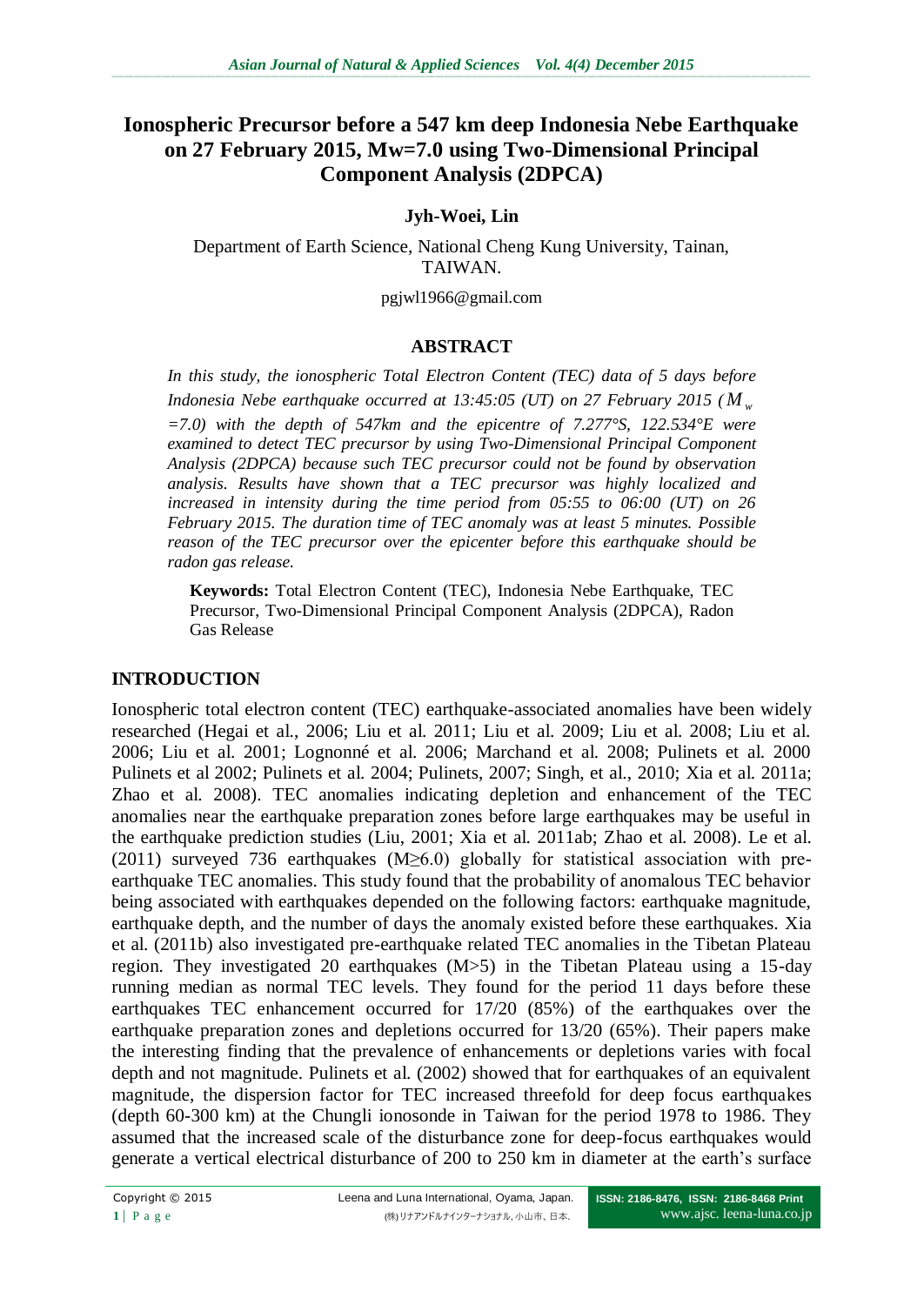that is large enough to create notable ionospheric disturbance. Pulinets (2004) makes an extensive list of possible causes, including radon gas release causing lower atmospheric electric fields which travel up into the ionosphere along geomagnetic lines while Freund (2003) suggests P-type semiconductor effect as the cause of lower atmosphere electric fields. The TEC anomalies are most likely caused by acoustic shock waves traveling from the earth's surface into the ionosphere after the earthquake (Artru et al. 2001; Garcia et al. 2005; Lognonné et al. 2006; Marchand et al. 2008; Pulinets et al. 2000). In this study, Two-Dimensional Principal Component Analysis (2DPCA) is used to detect TEC precursor before Indonesia Nebe earthquake occurred at 13:45:05 (UT) on 27 February 2015 ( $M<sub>w</sub>$  =7.0) with the depth of 547km and the epicentre being 7.277°S, 122.534°E. The interesting aspect about this earthquake is 547 km depth. The earthquake-associated TEC precursor should be not easy to recognize before the earthquake using any observation analysis. The TEC data of 5 day time period before the first Miyako earthquake were processed because TEC precursors have usually been identified during this period before large earthquakes (Liu et al., 2006). NASA Global Differential GPS system (GDGPS) and the TEC data are derived using data from ~100 real-time GDGPS tracking sites, augmented with additional sites that are available on 5 minutes basis, probing the ionosphere. The GDGPS System produces two dimensional total electron content (TEC) values on a 2°×2° global grid every 5 minutes (Yoaz and Byron 2014). The integrated electron density data along each receiver-GPS satellite link is processed through a Kalman filter in a sun-fixed frame to produce the global gridded TEC maps.

### **METHOD**

For 2DPCA, let two-dimensional TEC data in an area (an area is 12° and 9° in longitude and latitude in this study) represented by a matrix *A* (the dimension of *n* x *m*). Linear projection of the form is considered as followed (Sanguansat 2012),

$$
y = Ax \tag{1}
$$

Here  $\hat{x}$  is an n dimensional project axis and  $\hat{y}$  is the projected feature of TEC data on  $\hat{x}$ called principal component vector.

$$
S_x = E(y - Ey)(y - Ey)^T
$$
 (2)

Here  $S<sub>x</sub>$  is the covariance matrix of the project feature vector.

The trace of  $S_x$  is defined;

$$
J(x) = tr(S_x)
$$
\n
$$
tr(S_x) = tr\{x^T Gx\},
$$
\n
$$
G = E[(A - EA)^T (A - EA)]
$$
\n(4)

The matrix  $G$  is called covariance matrix. Vector x maximizing Eq. (4) corresponds to the largest eigenvalue of  $G$ , which is the dominant component of the TEC data in a given area, and is therefore referred to as the principal eigenvalue. If the magnitudes of the principal eigenvalues in two TEC data sets are the same, then their principal spatial characteristics, patterns, and underlying conditions should also be the same. 2DPCA can be removed small sample signal size (SSS) problem. The PCA converts the measurements into one-dimensional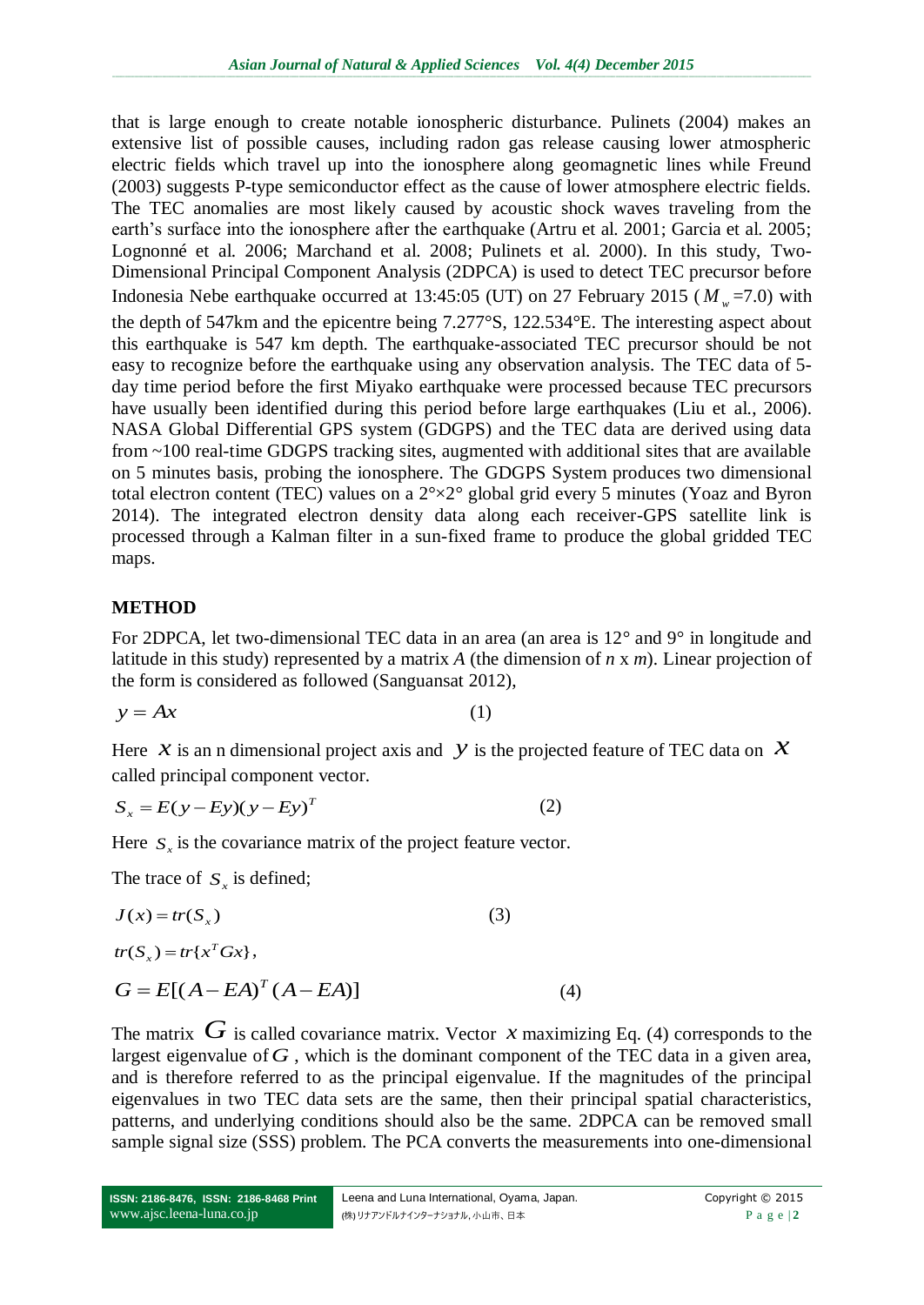data before covariance matrix calculation. The covariance matrix of PCA is based on an input matrix with the dimension of *m x n*, which is reshaped from one-dimensional data (length of *m* multiplying *n*). Reshaping data will cause computing error because PCA is a tool to deal with one-dimensional data. That proclaims the spatial structure and information can not be well preserved due to some original information loss when inverting to original dimension under the condition of the matrix being small sample size (SSS). Such information loss is called SSS problem (such loss is a low dimensional data problem). However, the covariance matrix in 2DPCA is full rank for a matrix of low dimension. The curse of dimensionality and SSS problem (low dimensional data problem) can be avoided by 2DPCA. Therefore, 2DPCA can be performed to detect the Miyako earthquake-related and the induced-tsunami TEC anomalies using non-dense two dimensional TEC data from the GDGPS network System (non-dense TEC data in an area) in this study.

### **TEC data Processing**

TEC data of 5 days before Indonesia Nebe earthquake occurred were examined to detect TEC precursor by using 2DPCA. TEC data of previous examined time periods were processed by 2DPCA and TEC precursor of Nebe earthquake was not detectable. Only during the time period from 05:55 to 06:00 (UT) on 26 February 2015 was the TEC precursor of the corresponding information from the Nebe earthquake because a largest principal eigenvalues was in an area incl. epicentre. Therefore, the TEC data processing procedure for these time periods is shown in this study.



Figure 1(a). The figure set shows the GIMs during the time period from 05:55 to 06:00 (UT) on 26 February 2015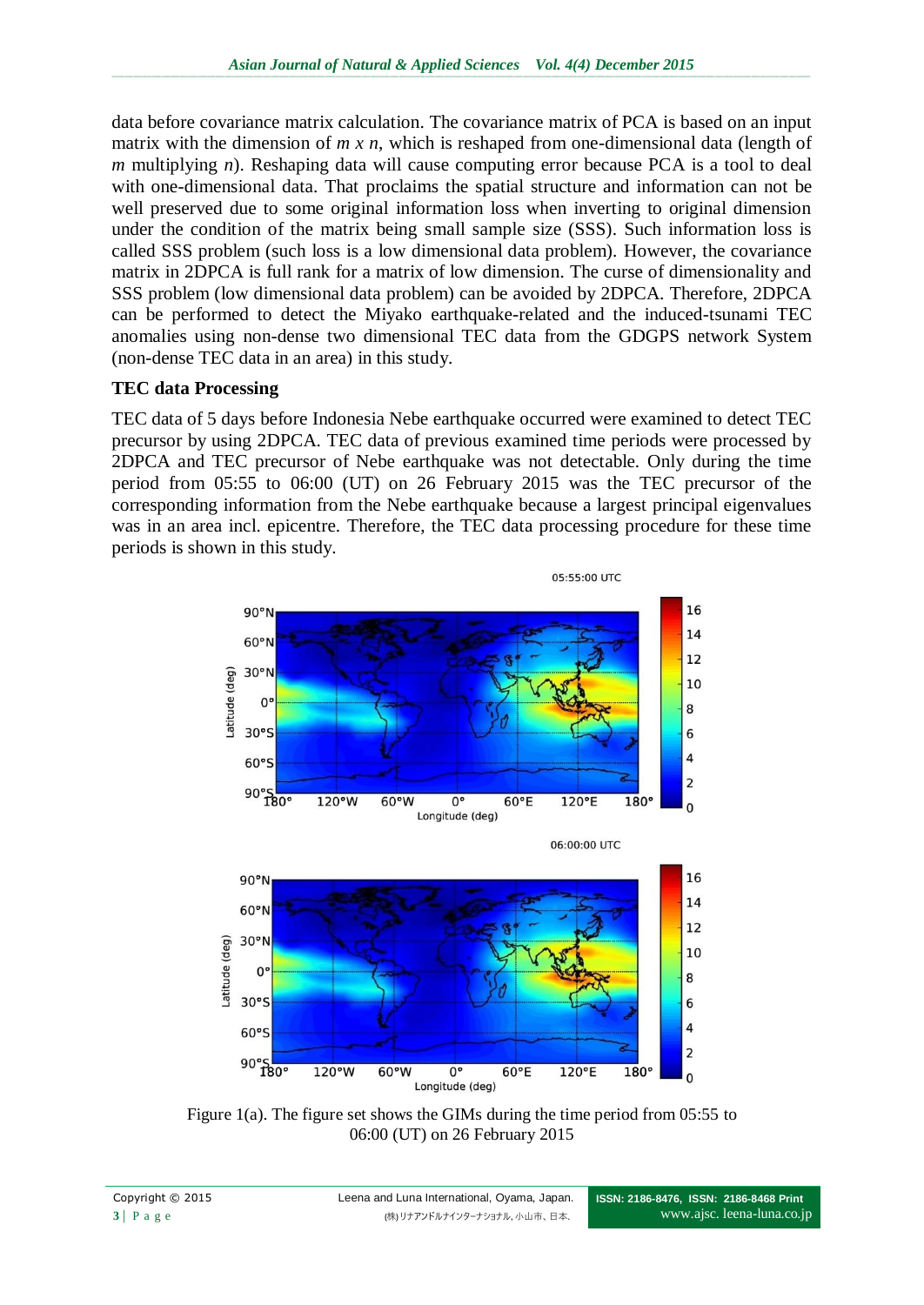Figure 1(a) shows the GIMs during the time period from 05:55 to 06:00 (UT) on 26 February 2015. The TEC data for the global region in Figure 1(a) are divided into 600 grids  $12^{\circ}$  and  $9^{\circ}$ in longitude and latitude, respectively. The terminology grid is used instead of area in this study for convenience. Thus, the size of each grid is  $12^{\circ}$  in longitude and  $9^{\circ}$  in latitude. Such small grids as analysis regions are reasonable according to the results of past some studies (Artru, et al. 2001; Lognonné et al. 2006; Hobara & Parrot 2005) because TEC were anomalies usually spread widely from the epicenters of large earthquakes. Section one referred to the contents regarding the spatial resolution of the TEC data for the GDGPS system. A grid includes about 24 TEC data, and there are 6 TEC data in Longitude and 4 TEC data in Latitude of each grid. A substantial amount of computing time is needed when performing 2DPCA to 24 TEC data in a grid. However, the effects of 2DPCA are almost the same as the effects using 4 TEC data. That allows that performing 2DPCA is not distorted taking 4 TEC data (low dimensional data) instead of 24 TEC data (high dimensional data) in each grid. Therefore the 4 TEC data were used in each grid. When performing a quantitative analysis, the four TEC data were in a grid form; a matrix *A* as an input for Eq. (1) with the dimensions of  $2 \times 2$  as a small sample signal size (SSS) in each grid of Figure 1(a).

Eq. (2) through (4) was performed and the principal eigenvalue  $G$  was estimated. The largest principal eigenvalue in a grid incl. the epicentre of this earthquake was assigned to the principal spatial characteristics of the TEC data in a grid which is the TEC precursor. This allows the principal eigenvalues to be computed for each of the 600 grids in the world. Therefore, Figure 1(b) can be explained as a result in a principal eigenvalue in a grid which was represented by the TEC principal spatial characteristics of this grid. However, each grid was filled with a uniform colour for ease of presentation.

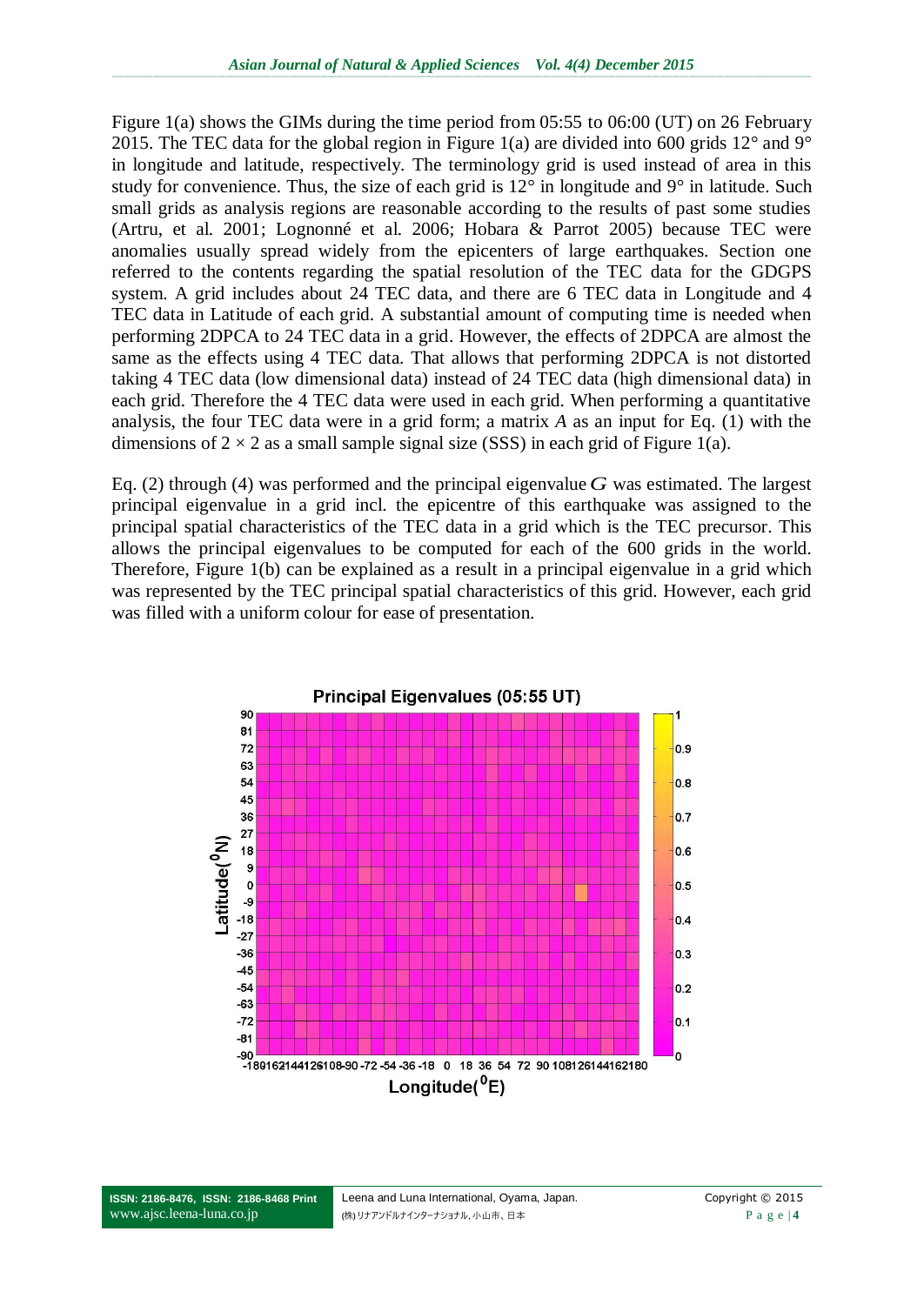

Figure 1(b). The figure set gives a color-coded scale of the magnitudes of principal eigenvalues corresponding to Figure 1(a) with 2DPCA. The color within a grid denotes the magnitude of a principal eigenvalue corresponding to Figure 1(a), so that there are 600 principal eigenvalues assigned.

# **DISCUSSION**

2DPCA was able to detect a TEC anomaly over the epicenter before the Nebe earthquake at 13:45:05 (UT) on 27 February 2015 ( $M<sub>w</sub>$ =7.0) with the depth of 547km and the epicentre being 7.277°S, 122.534°E. A TEC precursor was detected during the time period from 05:55 to 06:00 (UT) on 26 February 2015. The duration time was at least 5 minutes. The 2DPCA accurately describes the earthquake related TEC precursor, and it is worth considering caused reasons. Accordingly, past researches of TEC disturbance suggested three possible explanations for earthquake associated precursors. One is acoustic shock waves (Jin et al. 2010). Since the earthquake was very deep it is not likely those acoustic shock waves from fine topside vibrations would be responsible for the TEC anomaly although it may remain a possibility. But it usually occurred after the earthquake (Lin, 2011; Liu, 2011). The area of study has been into post earthquake TEC disturbance with the additional obvious possibility of acoustic shock waves creating ionospheric disturbance due to ground surface vibrations and the natural amplifier effect of decreased density with height in the atmosphere. This is impossible that in the case of such a deep earthquake much of its shaking would have attenuated by the time its waves reached the surface before this earthquake. The other possibility is the presence of an electric field creating large scale ionospheric density irregularities either from radon gas release and P-type semiconductor effects due to stress variance in rocks near the focus of the earthquake (Liu et al. 2004; Pulinets and Legen'ka, 2003; Pulinets 2004; Freund 2003). As mentioned in the introduction, much pre-earthquake research has pointed to shallow earthquakes being associated with recognized TEC anomalies (Le 2011), although Pulinets (2004) thought that large deep earthquakes could provide the necessary preparation zone to create the 200 km diameter lower atmosphere electric field necessary for ionospheric disturbance. In terms of a possible electric field being generated in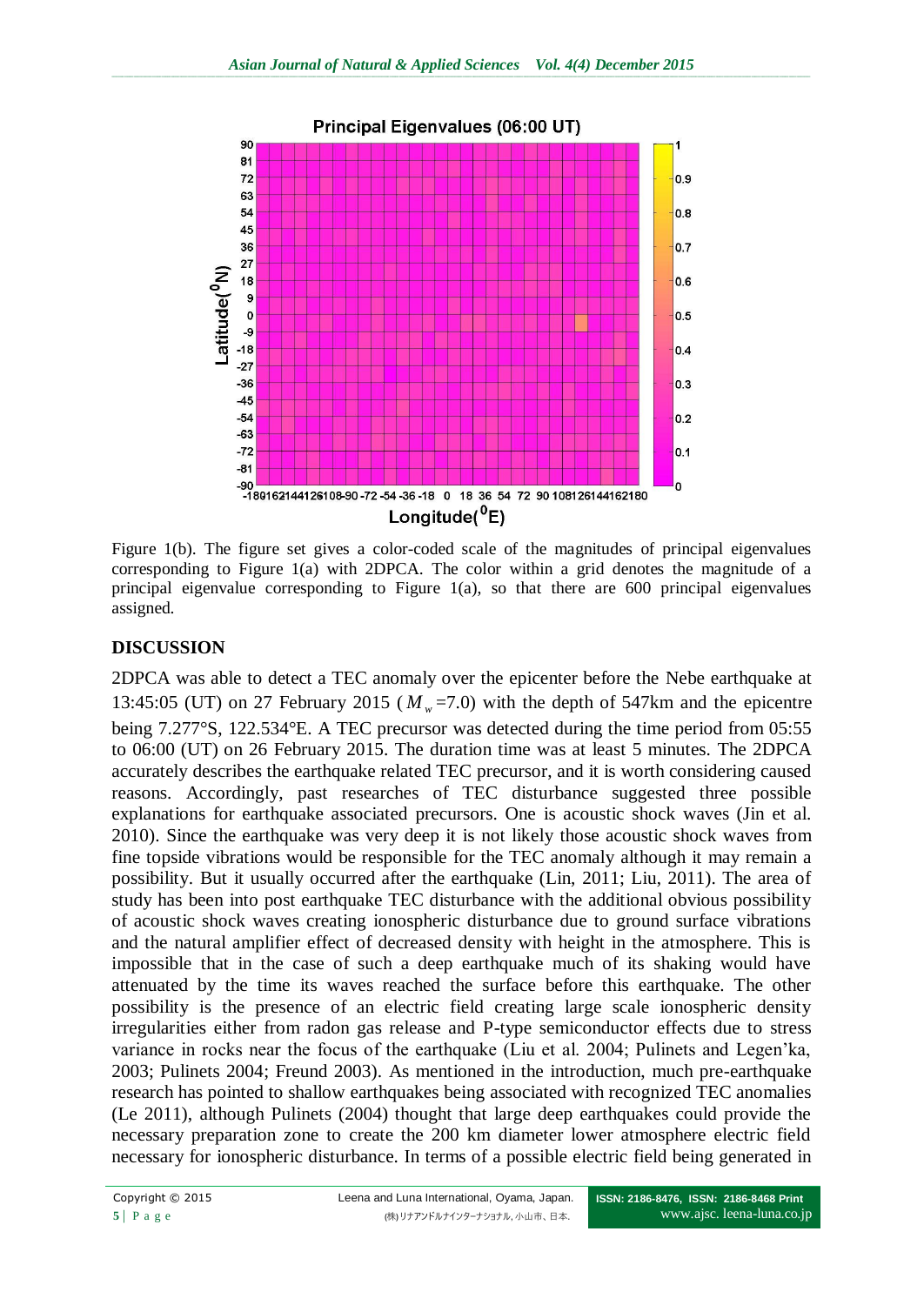the lower atmosphere radon release rather than p-type semiconductor effects would seem to be more likely (Pulinets 2004). P-type semiconductor effects would not be able to travel through the heterogeneous rocks that exist between the surface and 300 km down, while P and S type waves would have attenuated so greatly as to not create adequate rock compression at the surface to generate the p-type semiconductor effect. Radon gas release on the other hand could occur through micro-cracks formed in the crust and the earth's surface. Radon gas can lead to lower atmospheric electric fields and these can travel unimpeded into the ionosphere along geomagnetic lines (Pulintes 2004). Radon can affect the ionosphere in this work due to the earthquake. The reason may be; radon, which is concentrated in both water and soil gasses deep in the earth, can be released with high initial speed because of high pressure environments in the time period of this deep earthquake preparation zone formed process. Therefore the ionosphere at height >150km is affected although radon has large atomic weight. This seems like the most reasonable explanation for the observed TEC precursor. Figure 2 shows the Kp indices from 00:00 (UT) on 25 to 15:00 (UT) on 27 in February 2015. February 26 was geomagnetic quiet days with  $K_p < 4$ .



Figure 2. This figure shows the Kp indices from 00:00 (UT) on 25 to 15:00 (UT) on 27 in February 2015 (Space Weather Prediction Center).

### **CONCLUSION**

2DPCA was used to detect a highly localized TEC precursor that occurred before Indonesia Nebe earthquake occurred on 27 February 2015 ( $M<sub>w</sub>$ =7.0). A TEC precursor was detected over the epicenter during the time period from 05:55 to 06:00 (UT) on 26 February 2015. The duration time was at least 5 minutes. The TEC precursor's distribution could be indicative of radon gas release.

# **ACKNOWLEDGEMENTS**

The author is grateful to the author's German Professors, Dr. [Jürgen Fertig](http://www.ifg.tu-clausthal.de/staff/stafffertig.html) and [Andreas](http://home.tu-clausthal.de/~pgawe)  [Weller](http://home.tu-clausthal.de/~pgawe) of the Institute of Geophysics, Technische Universität Clausthal for my hard training in Germany and NASA Global Differential GPS system (GDGPS).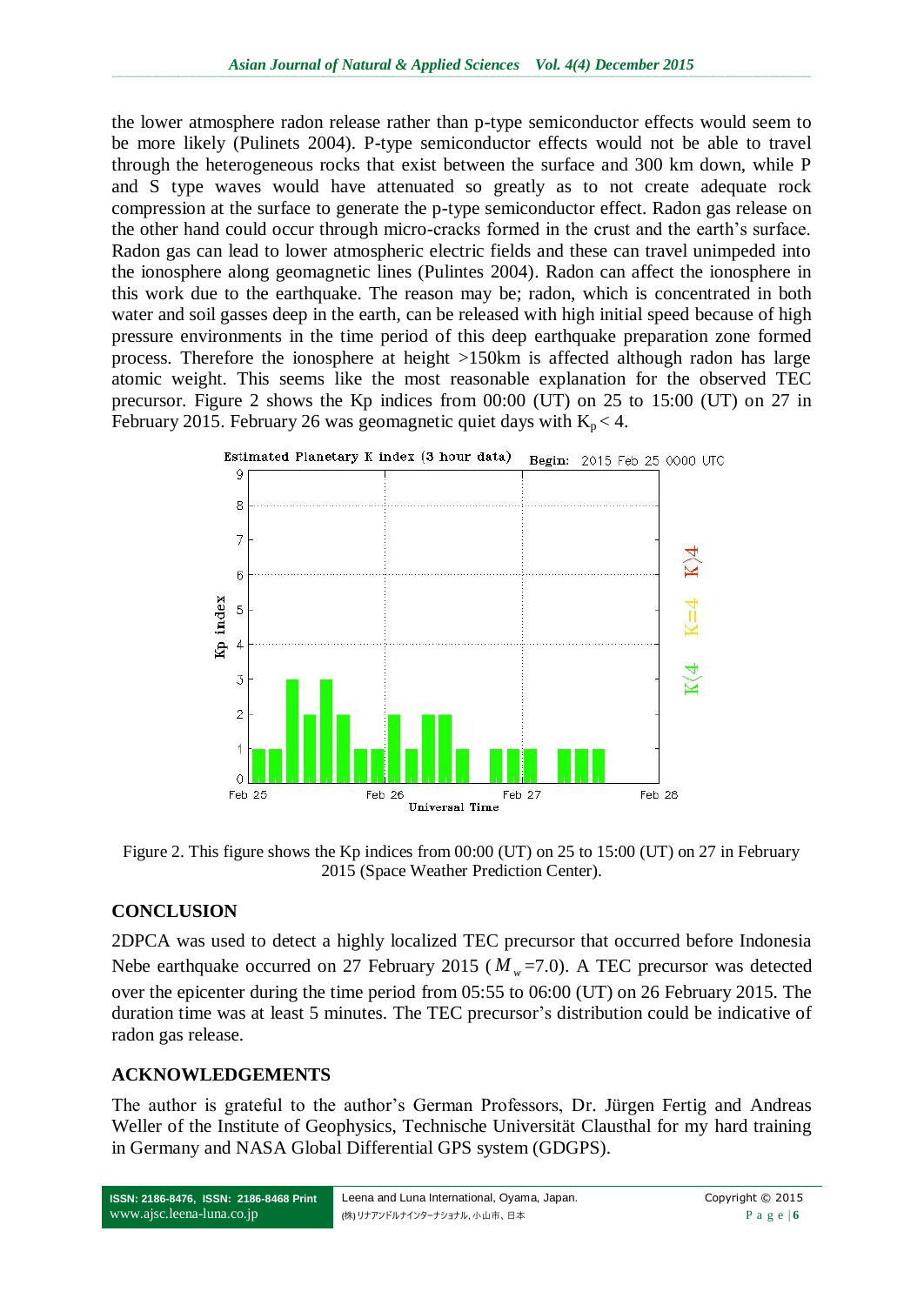

### **Dr. Jyh-Woei, Lin, PhD**

Dr. Lin was born in Kaohsiung City, Taiwan on 14<sup>th</sup> of April 1966. His early age schooling was from Municipal Kaohsiung High School, Taiwan during 1981-1984. He studies at Department of Physics, Chung Yuan Christian University Taiwan from 1985 to 1989. He stayed at Institute of Geophysics, National Central University, Taiwan from 1989-1991 and earned Master Degree. He conducted research as PhD Candidate at Institut für Geophysik, Technische Universität Clausthal, Germany during 1996-2000. He was awarded PhD degree by Department of Earth

Science, National Cheng Kung University, Taiwan in 2011.

### **REFERENCES**

- [1]. Artru, J., & P. Lognonné, (2001). Normal modeling of post-seismic ionospheric oscillations. *Geophys*. *Res. Lett., Vol. 28* (4), 697-700.
- [2]. Cybenko, G. (1989). *Approximation by Superpositions of a Sigmoidal Function.* Math. Control Signal & Sys., 2, 303.
- [3]. Elsner, J.B., & Kavlakov, S. P. (2001). Hurricane intensity changes associated with geomagnetic variation. Atmospheric Science Letters (2001). doi:10.1006/asle.2001.0040
- [4]. Freund, F. (2000). Time-resolved study of charge generation and propagation in igneous rocks. *Journal of Geophysical Research, 105,* 11001-11019.
- [5]. Freund, F. T. (2003). Rocks That Crackle and Sparkle and Glow Strange Pre-Earthquake Phenomena. *Journal of Scientific Exploration, 17*(1), 37-71.
- [6]. Fruchtman, A. (1992). The snowplow in plasmas of nonuniform density. *Phys. Fluids 6, 4*(4), April 1992, p.855-858.
- [7]. Garcia, R., Crespon, F., Ducic, V., & Lognonné, P. (2005). Three-dimensional ionospheric tomography of post-seismic perturbations produced by the Denali earthquake from GPS data. *Geophys. J. Int. 163,* 1049–1064.
- [8]. Hamilton, D. C., Gloeckler, G., Ipavich, F. M., Studemann, W., Wilken, B., & Kremser, G. (1986). Ring current development during the great geomagnetic storm of February. *J. Geophys. Res. 93*, 14343.
- [9]. Hegai, V.V., Kim, V.P., & Liu, J.Y. (2006). The ionospheric effect of atmospheric gravity waves excited prior to strong earthquake". *Advances in Space Research, 37, 653-659.*
- [10]. Hernández-Pajares, M., et al. (2009).The IGS VTEC maps: a reliable source of ionospheric information since 1998. *J Geod, 83*:263–275. DOI 10.1007/s00190-008- 0266-1
- [11]. Hobara, Y., & Parrot, M. (2005). Ionospheric perturbations linked to a very powerful seismic event*. Journal of Atmospheric and Solar-Terrestrial Physics 67*, 677–685
- [12]. Jin, S., Zhu, W., & Afraimovich, E. (2010). Co-seismic ionospheric and deformation signals on the 2008 magnitude 8.0 Wenchuan Earthquake from GPS observations. International Journal of Remote Sensing. Vol. 31, 13, p. 3535 - 3543.
- [13]. Kasahara, Y., Muto, F., Hobara, Y., & Hayakawa, M. (2010). The ionospheric erturbations associated with Asian earthquakes as seen from the subionospheric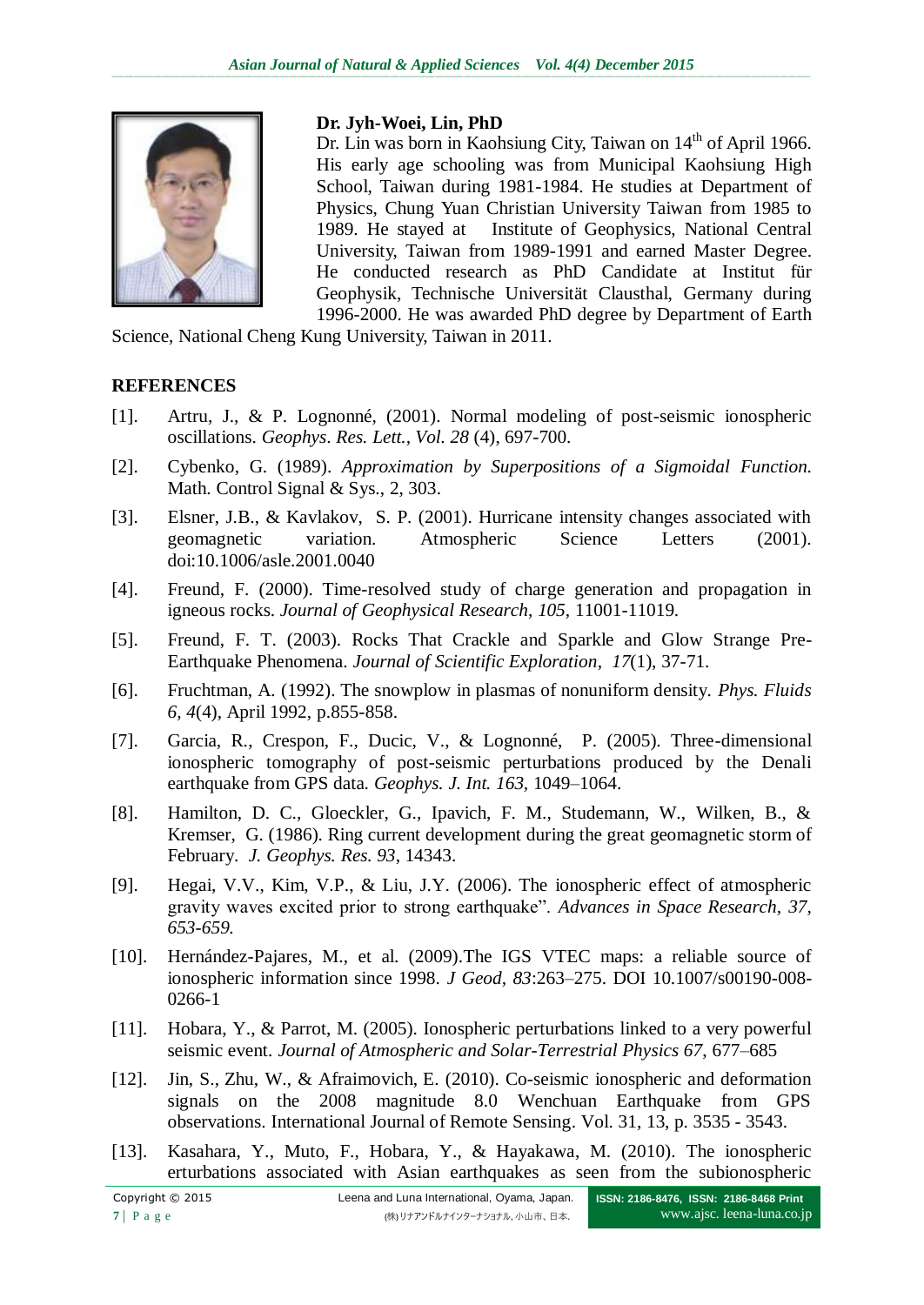propagation from WC to Japanese stations. Nat. *Hazards Earth Syst. Sci., 10*, 581– 588.

- [14]. Kramer, M. A. (1991). Nonlinear Principal Component Analysis Using Autoassociative Neural Networks. *AIChe Journal, 37*(2), p.233-243.
- [15]. Le, H., Liu, J. Y., & Liu, L. (2011). A statistical analysis of ionospheric anomalies before 736 M6.0+ earthquakes during 2002–2010, *J. Geophys. Res., 116,* A02303, doi: 10.1029/2010JA015781.
- [16]. Liperovsky, V. A., Pokhotelov, O. A., Liperovskaya, E. V., Parrot, M., Meister, C. V., & Alimov, O. A. (2000). Modification of sporadic E-layers caused by seismic activity. *Surveys in Geophys, 21,* 449-486.
- [17]. Liu, J. Y., Chen, Y. I., Chuo, Y. J., & Tsai, H. F. (2001). Variations of ionospheric total electron content during the Chi-Chi earthquake, *Geophys. Res. Lett., 28,* 1381– 1386.
- [18]. Liu, J. Y., Chuo, Y. J., Shan, S. J., Tsai, Y. B., Pulinets, S. A., & Yu, S. B. (2004. ). Pre-earthquake ionospheric anomalies monitored by GPS TEC. *Annales Geophys., 22,* 1585-1593.
- [19]. Liu, J. Y., Chen, Y.I., Chuo, Y.J., & Chen, C.S. (2006).A statistical investigation of pre-earthquake ionospheric anomaly. *Journal of Geophysical Research. 111, A05304,* 10.1029/ 2005JA011333.
- [20]. Liu, J.Y., et al. (2009). Seismoionospheric GPS total electron content anomalies observed before the 12 May 2008 Mw=7.9 Wenchuan Earthquake. *Journal of Geophysical Research, Vol.114*, doi: 10.1029/2008JA013698, 2009.
- [21]. Liu, J. Y., et al. (2010). Coseismic ionospheric disturbances triggered by the Chi-Chi earthquake, *J. Geophys. Res., 115,* A08303.
- [22]. Liu, J. Y., Chen, C. H., Lin, C. H., Tsai, H. F., Chen, C. H., & Kamogawa, M. (2011).Ionospheric disturbances triggered by the 11 March 2011 M9.0 Tohoku earthquake, *J. Geophys. Res., 116*, A06319, doi: 10.1029/2011JA016761
- [23]. Liu L., Wan, W., Zhang, M.-L., & Zhao, B. (2008). Case study on total electron content enhancements at low latitudes during low geomagnetic activities before the storms, *Annales Geophysicae, 26*(4), 893-903, 2008.
- [24]. Lognonné, P., et al. (2006). Ground-based GPS imaging of ionospheric post-seismic signal. *Planetary and Space Science 54* 528–540.
- [25]. Marchand, R., & Berthelier1, J. J. (2008). Simple model for post seismic ionospheric disturbances above an earthquake epicentre and along connecting magnetic field lines. Nat. *Hazards Earth Syst. Sci., 8,* 1341–1347, 2008.
- [26]. Molchanov, O.A., & Hayakawa, M. (1998).Subionospheric VLF signal perturbations possibly related to earthquakes. *Journal of Geophysical Research. 103* (8), 17489- 17504, 1998.
- [27]. Muella, M.T.A.H., E.R.de Paula., I.J.Kantor., L.F.C.Rezende and P.F.Smorigo, (2009. Occurrence and zonal drifts of small-scale ionospheric irregularities over an equatorial station during solar maximum – Magnetic quiet and disturbed conditions. *[Advances in Space Research.](http://www.sciencedirect.com/science/journal/02731177) . [43 \(12](http://www.sciencedirect.com/science?_ob=PublicationURL&_tockey=%23TOC%235738%232009%23999569987%231107116%23FLA%23&_cdi=5738&_pubType=J&view=c&_auth=y&_acct=C000050221&_version=1&_urlVersion=0&_userid=10&md5=f405c3ca292635cf1daedc2924634990)*), p.1957-1973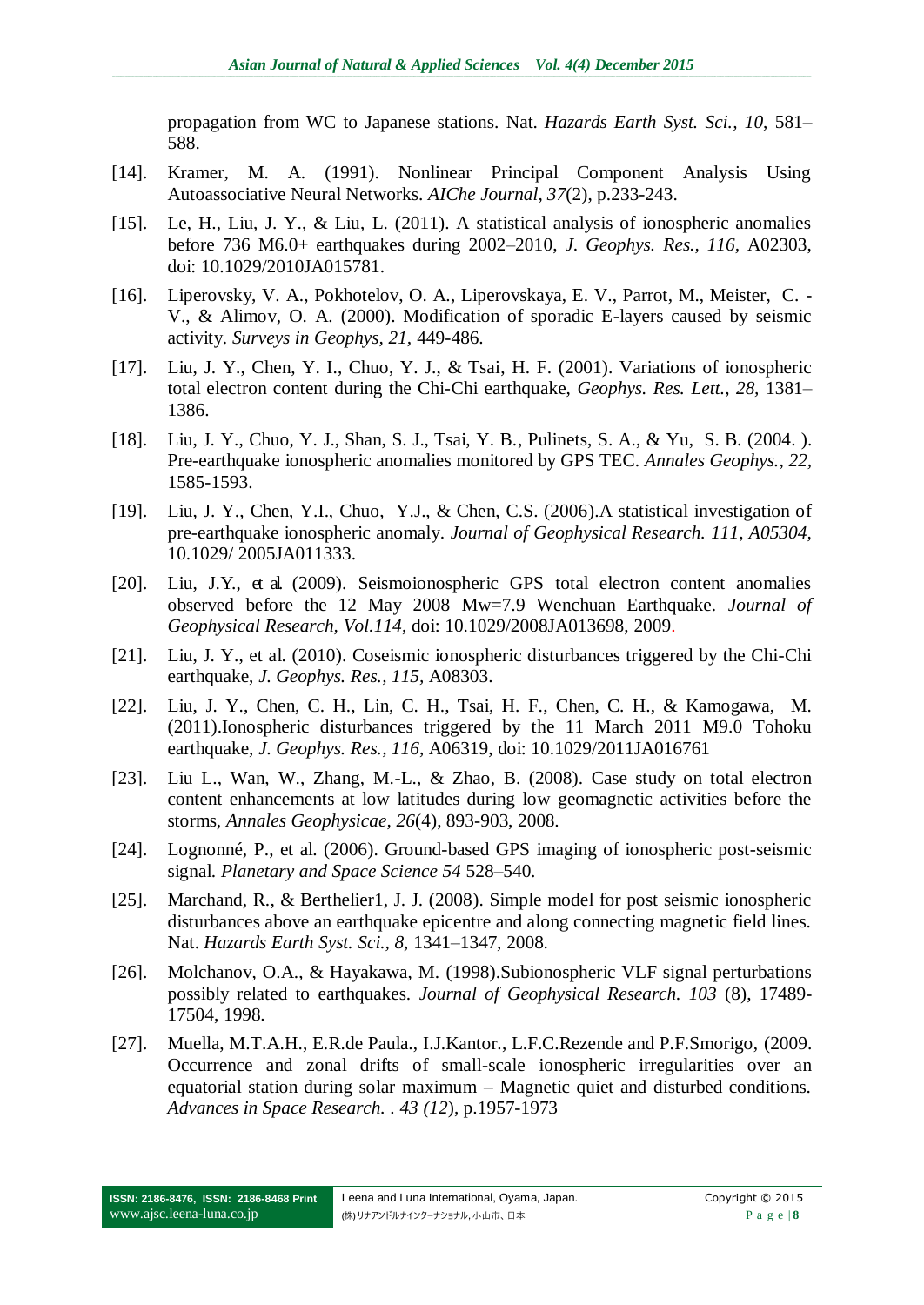- [28]. Mukherjee, G.K. (1999). Storm-associated Variations of [OI] 630.0 nm Emissions from Low Latitudes. Terrestrial. Atmospheric. *Oceanic. Sciences, 10*(1), 265-276.
- [29]. Ondoh, T., & Hayakawa, M. (1999). Anomalous Occurrence of Sporadic E-layers before the Hyogoken-Nanbu Earthquake, M 7.2 of January 17, 1995. In: Hayakawa M. (Ed.), Atmospheric and Ionospheric Electromagnetic Phenomena Associated with Earthquakes. TERRAPUB, Tokyo, 629-640p.
- [30]. Plotnikov, I.Ya., & Barkova E.S.. (2007). Advances in space research nonlinear dependence of Dst and AE indices on the electric field of magnetic clouds. *[Advances](http://www.sciencedirect.com/science/journal/02731177)  [in Space Research.](http://www.sciencedirect.com/science/journal/02731177) 40* (12), p.1858-1862.
- [31]. Pulinets, S. A., Khegai, V. V., Boyarchuk, K. A., & Lomonosov, A. M. (1998). Atmospheric electric field as a source of ionospheric variability. *Physics-Uspekhi, 41*, 515-522.
- [32]. Pulinets, S. A., Boyarchuk, K. A., Hegai, V. V., Kim, V. P., & Lomonosov, A. M. (2000). Quasielectrostatic model of atmosphere-thermosphereionosphere coupling, *Advances in Space Research., 26*(8), 1209– 1218.
- [33]. Pulinets, S. A., Boyarchuk, K. A., Lomonosov, A.M., Khegai, V.V., & Liu, J.Y. (2002). Ionospheric Precursors to Earthquake: A Preliminary Analysis of the foF2 Critical Frequencies at Chung-Li Ground-Based Station for Vertical Sounding of the Ionosphere (Taiwan Island). *Geomag. Aeron., 42*, No.3, 508-513
- [34]. Pulinets, S. A., & Legen'ka, A. D. (2003). Spatial-temporal characteristics of the large scale disturbances of electron concentration observed in the F-region of the ionosphere before strong earthquakes. *Cosmic Res., 41*, 221-229.
- [35]. Pulinets, S., & Boyarchuk, K. (2004). *Ionospheric Precursors of Earthquakes.* Springer-Verlag, Berlin, Heidelberg.
- [36]. Pulinets, S. A. (2004). Ionospheric Precursors of Earthquakes; Recent Advances in Theory and Practical Applications. Terrestrial. Atmospheric. *Oceanic. Sciences, Vol. 15*(3), 413-435.
- [37]. Pulinets, S. A., Kotsarenko, N., Ciraolo, L., & Pulinets. I.A. (2007). Special case of ionospheric day–to-day variability associated with earthquake preparation. *Advances in Space Research, 39*(5), 970-977.
- [38]. Sanguansat, P, (2012). *Principal Component Analysis*, Published by InTech, Janeza Trdine 9, 51000 Rijeka, Croatia. 300pp.
- [39]. Singh, R.P., Mehdi, W., Gautam, R., Senthil Kumar, J., Zlotnick, J., & Kafatos, M., (2010). Precursory signals using satellite and ground data associated with the Wenchuan Earthquake of 12 May 2008*. International Journal of Remote Sensing. 31*(13), p.3341-3354.
- [40]. Uyeda, S., Kamogawa, M., & Tanaka, H. (2009). Analysis of electrical activity and seismicity in the natural time domain for the volcanic-seismic swarm activity in 2000 in the Izu island region, Japan. *Journal of Geophysical Research .114*, B02310, 2009.
- [41]. Xia. C., Wang. Q., Yu., T., Xu G., & Yang, S. (2011a). Variations of ionospheric total electron content before three strong earthquakes in the Qinghai-Tibet region. *[Advances in Space Research,](http://www.sciencedirect.com/science/journal/02731177) [Vol. 47](http://www.sciencedirect.com/science?_ob=PublicationURL&_hubEid=1-s2.0-S0273117711X00029&_cid=271642&_pubType=JL&view=c&_auth=y&_acct=C000228598&_version=1&_urlVersion=0&_userid=10&md5=da0b6af727db91e321879bb71eafce6c) (3)*, 506-514.
- [42]. Xia, C., Yang, S., Xu, G., Zhao, B., & Yu, T. (2011b, Ionospheric Anomalies Observed by GPS TEC Prior to the Qinghai-Tibet Region Earthquakes*. Terr. Atmos. Ocean. Sci., 22*(2), 177-185.